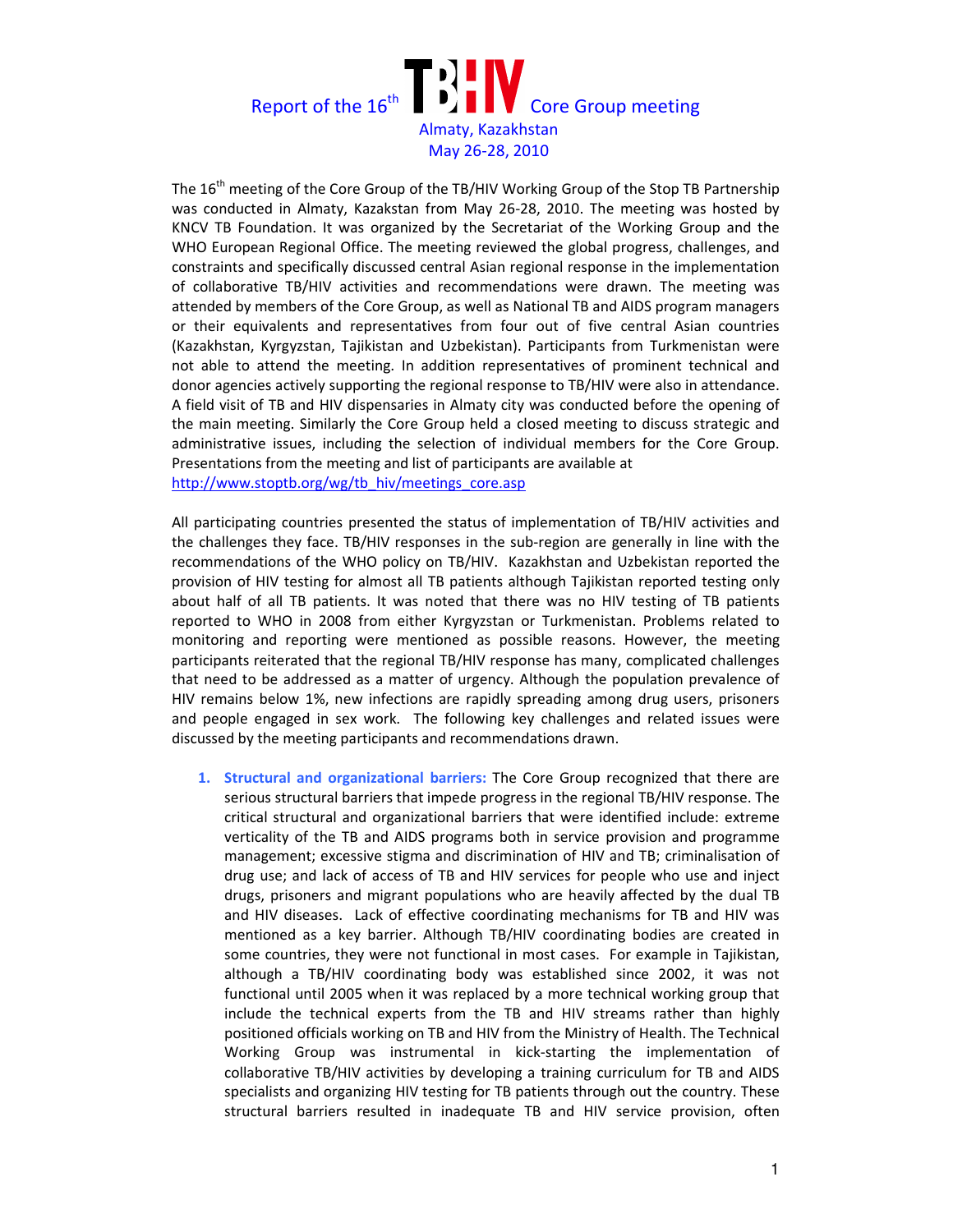resulting in higher mortality of TB patients living with HIV. HIV testing for TB patients is generally mainstreamed into the TB dispensaries, though often through a crossreferral mechanism. ART is available in TB dispensaries, in some settings, for those patients who need it, but no provision of TB treatment in ART services. This was largely because of lack of national directives that authorize the delivery of TB treatment in AIDS dispensaries.

## Recommendations and conclusions:

- o The Core Group urges Ministries of Health to establish functional TB/HIV coordinating bodies to facilitate the delivery of integrated TB and HIV services within the same facility.
- $\circ$  The Core Group urges the Ministries of Health of countries where there is no delivery of ART in TB dispensaries and TB treatment in AIDS dispensaries to urgently develop directives (prikaz) to do so.
- 2. Hospitalization of patients with drug susceptible TB disease: The meeting noted that hospitalization of all patients with drug susceptible TB is routine practice in the region despite being abandoned in other parts of the world, on the basis of evidence demonstrating the advantage of ambulatory, outpatient care. It was reported that the average hospitalization period ranges between 2-3 months and can often extend to longer periods. It many cases, family members of patients being hospitalized are obliged to stay in sanatorium for the period of the treatment. The Core Group expressed its concern that health budgets for TB control in the countries are dependent on the occupancy and number of beds. This obviously impedes efforts to abandon this practice and replace it with other evidence based options (e.g. ambulatory or community based care). It was also noted that in some countries the number of notified cases outstripped the number of beds (e.g. Uzbekistan), which impacts on the health system as well as on the quality of care that is provided to patients. The Core Group, taking the excessive impact of unnecessary hospitalization on the health system and the rights of individual patients and their families into consideration, underlined the importance of facing and addressing this challenge as a matter of priority for a better regional TB/HIV response.

## Recommendations and conclusions:

- o The Core Group expresses its serious concerns about the mandatory and routine hospitalization of all patients with drug susceptible TB disease in the region.
- $\circ$  The Core Group strongly urges the Ministries of Health of those countries where hospitalization is routinely practiced for patients with drug susceptible TB to implement ambulatory and other community based initiatives for TB treatment.
- $\circ$  The Core Group recommends that the TB/HIV Working Group Secretariat works together with all relevant global and regional stakeholders in order to discourage routine hospitalization of all TB patients and to identify and highlight other best practice options that are relevant to the regional context.
- 3. Lack of access for people who use drugs: The Core Group noted that the increasing problem of substance use and dependence in the Central Asia region is a huge challenge for the regional TB and TB/HIV response. The United Nations Office on Drugs and Crime estimated the population prevalence of drug use to range between 0.5% (in Turkmenistan) to 1.02% (in Kazakhstan) and they estimated that more than 300,000 people used drugs in the five countries in 2006. Injecting drug use drives the HIV epidemic both in the general and the prison population. The HIV prevalence in injecting drug users ranged between 4 and 18% in four of the five central Asian countries (no data were reported from Turkmenistan). It was also noted that access to harm reduction services including TB prevention, diagnosis and treatment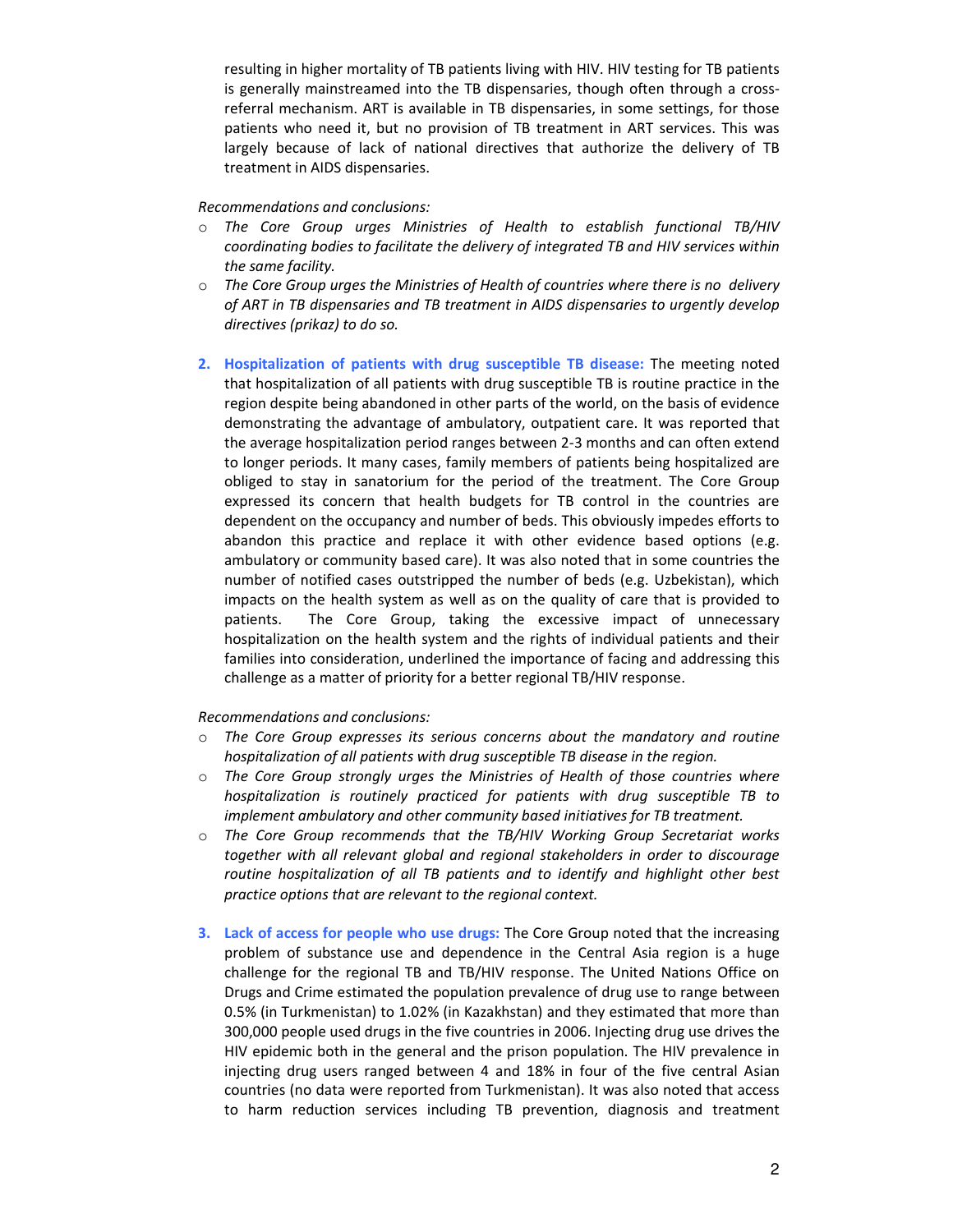services is very low in most countries despite 20-50% of the estimated drug users being registered for narcology (drug dependence) services. Nonetheless the Core Group noted that there are best practice experiences in the region that prove the feasibility of harm reduction programmes including TB prevention, diagnosis and treatment components. One example is the All Ukrainian Network of PLHIV, which has demonstrated the feasibility of delivering integrated TB and harm reduction services (including Opioid substitution treatment) in many settings across the country. The Core Group noted that punitive drug policies towards people who use drugs including their incarceration and restriction of the rights of people living with HIV to access evidence based harm reduction services are critical barriers to effective TB and HIV prevention, treatment and care in the region that need urgent attention.

Recommendations and conclusions:

- $\circ$  The Core Group expresses its concerns about the lack of political commitment to expand evidence based harm reduction services, which include TB and HIV prevention, diagnosis and treatment services to people living with or at risk of HIV in the region, particular people who use or inject drugs.
- $\circ$  The Core Group calls up on all authorities of the Ministries of Health and Justice in the countries to ensure the access of evidence based harm reduction services including TB prevention, diagnosis and treatment services for people living with or at risk of HIV, particularly people who use or inject drugs
- o The Core Group urges the Secretariat of the TB/HIV Working Group to work with WHO European and country offices, UNODC, UNAIDS and other regional stakeholders including civil society organizations in order to document best regional experiences and replicate them into other countries.
- 4. Lack of services for prisoners and migrant population: The Core Group noted that lack of access of TB and HIV services to prisoners, including those who transiently stay in pre-detention centers, and the absence of coordination between Ministries of Health and authorities looking after the prison health services negatively impact on the delivery of quality TB and HIV services for prisoners. In many countries prison health authorities are linked with Ministries of Justice with their own funding stream and accountability chain. During the meeting it was mentioned that bringing prison health services under the Ministry of Health was instrumental to improve the prison health service delivery in Kazakhstan. It was also reiterated that the development of a division of labour and a scheme of coordination between the two programs is also crucial. The lack of systems to ensure adherence of patients to treatment while in detention or continuity of treatment after release from prison is an issue that need to be addressed. The Core Group reiterated the need for social services to enable smooth integration of prisoners into their communities once they finished their term, and acknowledges the work of some NGOs in the region in this regard. The Core Group noted that migration between the countries of the region is very common and migrant people are more prone to TB and HIV. Very often migrants are not able to access TB and HIV services if they fail to produce identity documents. Although during the meeting, some positive practices for ensuring access of migrant population for health services in general and TB and HIV services in particular were reported, the Core Group felt that much has to be done to address this neglected matter.

## Recommendations and conclusions:

 $\circ$  The Core Group reiterates that the TB and HIV epidemic in the region can not be addressed without high quality prison health services that are well coordinated with and equivalent or superior quality to public health services.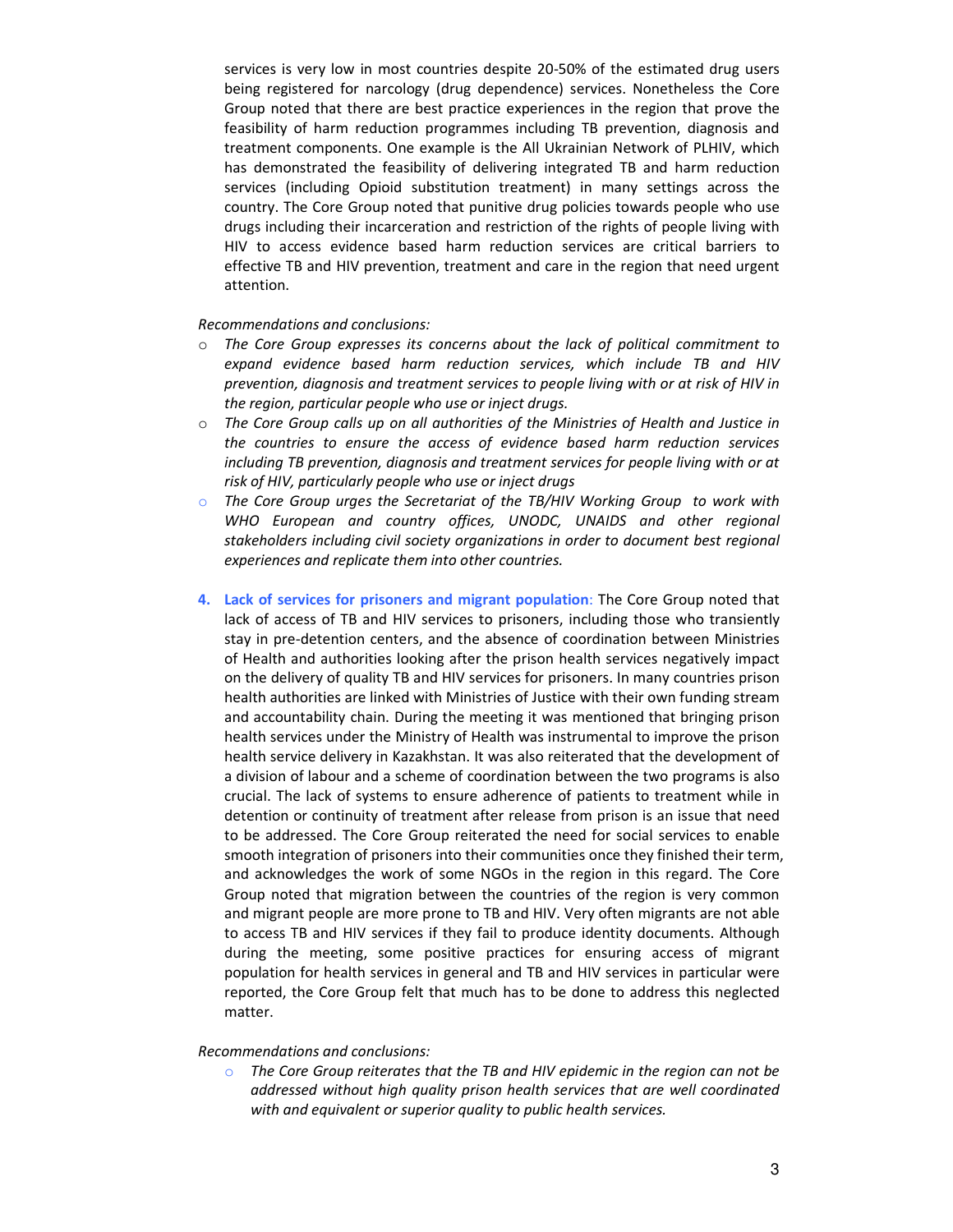- $\circ$  The Core Group strongly promotes the recognition of the basic rights of prisoners and migrant population to access evidence-based integrated TB and HIV interventions.
- o The Core Group recommends WHO, UNODC and other regional partners working on TB and HIV in the region need to specifically encompass quality TB services delivery as part of their core functions for prisoners and migrant population.
- o The Core Group urges governments and health authorities in the region to establish formalized coordination between prison health services and Ministries of Health to provide quality patient centered TB and HIV services. At the minimum a division of labour between Ministries of Health and Prison Authorities (e.g. Ministries of Justice) needs to be developed, preferably through a government directive (prikaz).
- 5. Convergence of drug resistant TB with HIV and diagnostic expansion: The Core Group expressed its concern about the increasing convergence of drug resistant TB and HIV in the region and the lack of understanding of the extent of the problem. It also emphasized that efforts to address drug resistant TB in the region need to be scaled up and integrated with HIV prevention and treatment services. It was reported that the region has the infrastructure capacity to rapidly introduce and expand molecular TB diagnostics. This will improve the diagnosis of drug resistant TB and also ensures the region maximally and expeditiously use existing opportunities such as the TB EXPAND initiative, which aims at expanding molecular TB diagnostics through a collaboration of UNITAID, WHO, the Global Lab Initiative and FIND. The Core Group strongly reiterated the importance of including HIV testing while performing TB drug resistance surveillance. This will help understand the extent of the problem and design responsive strategies.

Recommendations and conclusions:

- o The Core Group urges Ministries of Health authorities in the region to take leadership to scale up the programmatic management of drug resistant TB including massive expansion of novel molecular TB diagnostics as a matter of urgency.
- $\circ$  The Core Group recommends that the Secretariat collate best practice examples of managing drug resistant TB and HIV from the region and share with a wider audience in the region through its routine communication outlets.
- 6. IPT implementation and drug resistance in the region: The Core Group noted that the provision of isoniazid preventive therapy (IPT) with the background of high INH mono-resistance is a concern for programme managers and other stakeholders in the region. The Core Group re-emphasized the evidence that the provision of IPT to treat latent TB infection in PLHIV has not lead to the development of drug resistant TB in settings with INH mono-resistance as high as 17%. Furthermore, it underlined that there is no evidence about the threshold of INH mono-resistance at which point the risk of IPT overweighs the benefits. The Core Group noted the provision of IPT in Kazakhstan, Tajikistan and Uzbekistan for people living with HIV.

Recommendations and conclusions:

- $\circ$  The Core Group urges scaling up of the provision of IPT in all AIDS dispensaries as a core HIV care intervention in line with internationally recommended evidence based policies.
- $\circ$  The Core Group urge Ministries of Health authorities to ensure the availability of INH in AIDS dispensaries as part of HIV care intervention for example by establishing directives (prikaz).